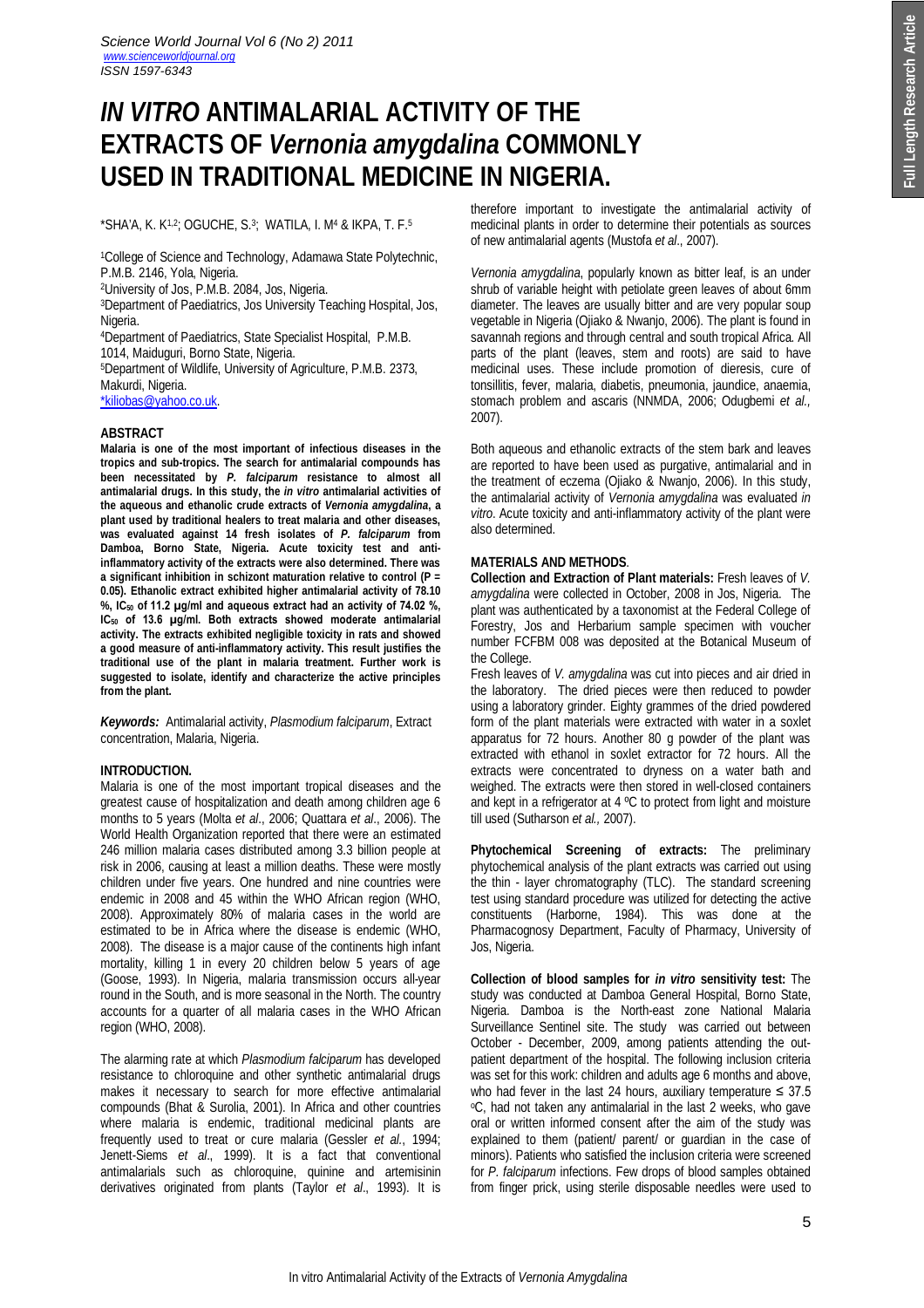*Science World Journal Vol 6 (No 2) 2011 www.scienceworldjournal.org ISSN 1597-6343*

prepare thick and thin smears on clean slides for each patient. Prepared slides were stained for 10 minutes with 10 % Giemsa solution prepared in phosphate buffer of pH 7.3 and examined microscopically for parasites (Molta *et al.,* 1992). Patients who had mono infection of *P. falciparum* with parasitaemia of 2000/µl and not more than 80,000/µl of blood were included in the *in vitro* drug susceptibility test (WHO, 2001).

Fourteen fresh isolates of *P. falciparum* were obtained from symptomatic patients, aged of 5 to 25 years by collecting 2.5 to 3 ml of blood into EDTA bottles from patients with confirmed *P*. *falciparum* mono infections. The fresh blood samples were centrifuged at 2000 rpm for 10 minutes, the blood plasma was removed and the blood pellets suspended and washed thrice in RPMI 1640 medium (Gibco USA) before use for parasite cultivation (Flyg *et al.*,1997). Patients were then treated with Artemether - Lumefantrine (COARTEM) or Amodiaquine - Artesunate combination drugs.

**Preparation of Culture medium and Extracts solution:** Culture medium was prepared by dissolving 10.43 g RPMI 1640 powder (Gibco), 6 g of HEPES, 2 g of NaHCO3 (Sigma Aldrich) in 1 liter of distilled-deionised water. The medium was filtered using 0.22 µm membrane filter and 0.5 ml gentamacin (from 50 mg/ml stock) was added and stored at 4 ºC in aliquots of 45ml. Before cultivation, every aliquot was supplemented with 5 ml of 5 % Albumax II (Cranmer *et al*., 1997).

Water extracts were first dissolved in distilled water and ethanol extracts were dissolved in methanol and diluted in distilleddeionised water, and 2 mg/ml solution of each was prepared. The 2 mg/ml solution was further diluted in the malaria culture medium to give 200 µg/ml stock solution (Clarkson *et al.*, 2004). Extracts were then tested in 6 serial two-fold dilution with a final concentration range of  $1.56 - 100 \mu g/ml$  in 96 wells microtitre plates (Becton Dickinson Lab wares, USA).

*In vitro* **cultivation of** *P. falciparum* **isolates and sensitivity**  test: The assay was performed in duplicate. One hundred  $\mu$ l of distilled water was first distributed into well plates after which 100 µl of culture medium containing extracts at various concentrations was added into well plates. One hundred micro liters of parasite culture were finally added. Titre plates were incubated in  $CO<sub>2</sub>$ condition at 37 ºC in candle jar for 24-30 hours (Trager & Jensen, 1976). After incubation, contents of the wells were harvested and the red cells transferred to a clean microscopic slide to form a series of thick films. The films were stained for 10 minutes in 10 % Giemsa solution of pH 7.3.

Schizont growth inhibition per 200 asexual parasites was counted in 10 microscopic fields. The control parasite culture freed from extracts was considered as 100 % growth. The percentage inhibition per concentration was calculated using the formula:

[(% parasitaemia in control wells – % parasitaemia of test wells)/ (% parasitaemia of the control)] x 100 (WHO, 2001; Ngemenya *et al*., 2006).

The IC<sup>50</sup> values, the concentration required to inhibit schizont growth by 50% were determined by linear interpolation from the schizont growth inhibition curves (Log of concentration versus percent inhibition) generated from each parasite-extract interaction (Mustofa *et al.*, 2007).

**Experimental Animals:** The animals used for acute toxicity test and anti-inflammatory activity were adult male and female mice (20 – 25 g) and rats (150 – 200 g) obtained from the animal house of the University of Jos, Nigeria. The animals were acclimatized for the period of 7 days to room temperature and humidity before they are used. They were housed in standard cages and maintained on standard animal pellets and water *ad libitum*. All experiments involving animals were conducted in the animal house of the University of Jos. Animals were handled according to local rules and regulation of Experimental Animals, University of Jos, Nigeria.

**Acute toxicity test:** The acute toxicity of plant extracts were tested on rats using 3 doses (500, 1000 and 3000 mg/kg body weight) administered orally. Control rats were kept under the same conditions without any treatments. The animals were routinely inspected for appearances or signs of toxicity such as tremors, weakness and refusal of feeds, falling off of hair, coma or even death for 48 hours. The Lethal Dose LD<sub>50</sub> was estimated from the graph of percentage mortality converted to probit against log-dose of the extract, probit 5 being 50 %.

**Anti-inflammatory Test: Topical Oedema of the Mouse Ear:**  The effect of water and alcohol extracts of *Vernonia amygdalina* on topical acute oedema was assessed using xylene-induced ear oedema in mice ( Okoli *et al*., 2005). Swiss albino mice (20 – 25 g) received topical application (5 g/ear) of water extract of *V. amygdalina* or ethanol extract of *V. amygdalina*, on the anterior surface of the right ear while xylene (0.08 ml) was instantly applied on the posterior surface of the same ear. Control animals received 0.2 ml of distilled water on the anterior surface and 0.08ml xylene on the posterior surface. The left ear was left untreated.

After 3 hours of xylene application, ear oedema was measured with micrometer screw guage (Moore and Wright, England) (Inoue *et al.*, 1989). The difference in thickness of ear from right treated and left untreated ears was calculated and used as a measure of oedema (Okoli *et al.*, 2005). The level of inhibition (%) of oedema was calculated using the relationship:

Inhibition  $%$  = 100[1 – (Et/Ec)],

Where Et =average oedema of treated ear, Ec =average oedema of treated control.

**Statistical analysis:** The Microsoft Excel 2007 was used to calculate mean parasite growth and percentage parasite inhibition. The student t-test was used to analyze the data and values of  $P \leq$ 0.05 were considered significant.

### **RESULTS.**

The phytochemical screening of plant material showed the presence of saponins, tannins, flavonoids, carbohydrates, cardiac glycosides, alkaloids, steroids and anthaquinones.

The crude extracts were tested on trophozoites, mainly ring forms. At each of the seven concentrations of all the extracts (Table 1), there was a significant reduction in the number of parasitized cells relative to control (P  $\geq$  0.05). The basic measurement of antimalarial activity used in this study was the reduction in number of parasitized cells in the test cultures compared to control at 24 - 30 hours of incubation. Of the two extracts tested, the ethanol extract of *V. amygdalina* showed the highest antimalarial activity of 78.1 %, with  $IC_{50}$  of 11.2 µg/ml. The water extract had the parasite growth inhibition of 74.0 % and  $IC_{50}$  of 13.6  $\mu q/ml$  (Table 2). Fig. 1 shows schizont growth inhibition curves generated from each parasite-extract combination/interaction. Inhibition Concentration (IC50) values were determined by linear interpolation from each of the inhibition curves. With regard to concentrations administered, dose-dependent antimalarial activity was clearly shown for the two crude extracts. The percentage inhibitions are higher with increasing concentrations**.**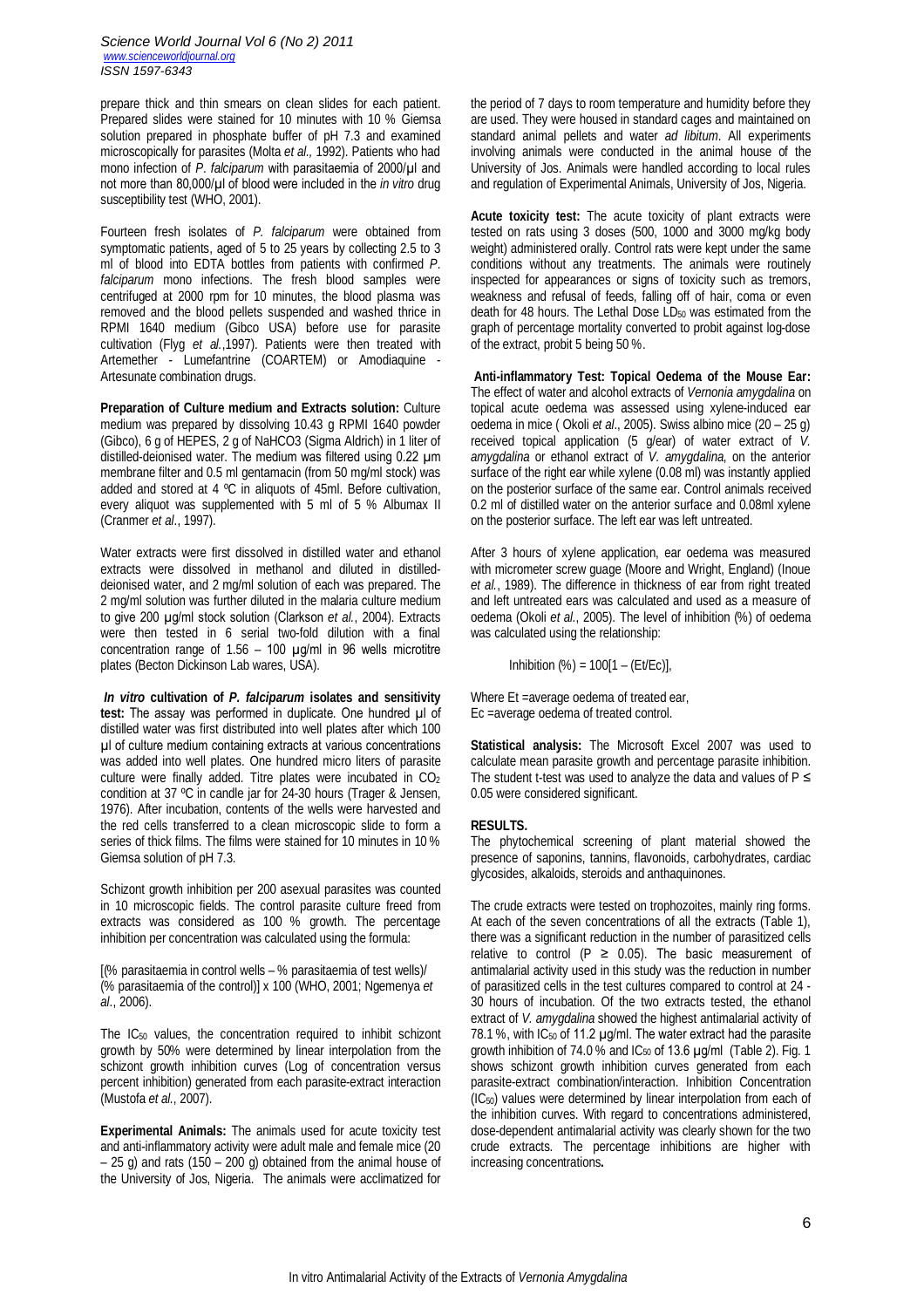|                                                            | Concentration of Extracts (µg/ml) |              |              |              |              |              |              |  |  |  |
|------------------------------------------------------------|-----------------------------------|--------------|--------------|--------------|--------------|--------------|--------------|--|--|--|
|                                                            | 1.56                              | 3.13         | 6.25         | 12.50        | 25.00        | 50.00        | 100.00       |  |  |  |
|                                                            | % Mean Parasite Growth + S.D.     |              |              |              |              |              |              |  |  |  |
| <b>Water Extract</b>                                       | $88.7 + 4.6$                      | $77.9 + 6.1$ | $679+64$     | $54.1 + 8.7$ | $43.3 + 8.5$ | $35.2 + 9.4$ | $26.0+9.6$   |  |  |  |
| <b>Ethanol Extract</b>                                     | $87.5 + 5.0$                      | $74.6 + 6.8$ | $61.7 + 9.5$ | $47.6 + 9.3$ | $37.6 + 9.0$ | $30.3 + 8.0$ | $21.9 + 9.6$ |  |  |  |
| $P \ge 0.05$ compared to control; Control is 100 % growth. |                                   |              |              |              |              |              |              |  |  |  |

## **TABLE 1. MEAN PARASITE GROWTH AT VARIOUS CONCENTRATIONS**.

## **TABLE 2.** *IN VITRO* **SCHIZONT GROWTH INHIBITION OF** *P. falciparum* **ISOLATES BY PLANT EXTRACTS.**

|                                       | Concentration of Extracts (µg/ml) |       |       |       |       |       |        |  |  |
|---------------------------------------|-----------------------------------|-------|-------|-------|-------|-------|--------|--|--|
|                                       | 1.56                              | 3.13  | 6.25  | 12.50 | 25.00 | 50.00 | 100.00 |  |  |
| Water Extract (% inhibition)          | 11.35                             | 22.14 | 32.10 | 45.9  | 56.74 | 62.81 | 74.02  |  |  |
| <b>Ethanol Extract (% inhibition)</b> | 12.54                             | 25.38 | 38.33 | 52.44 | 62.44 | 69.74 | 78.10  |  |  |



Log of Crude Extract Concentration

# **FIG. 1. THE PERCENTAGE INHIBITION OF THE EXTRACTS OF** *V. amygdalina* **SHOWING DOSE- DEPENDENT ANTIMALARIAL ACTIVITY.**

Water extract of *V. amygdalina* in the doses of 500, 1000 and 3000 mg/kg body weight (orally) did not cause any deaths. In addition, only 3000 mg/kg body weight showed signs of weakness, all other parameters were negative. The ethanol extract of *V. amygdalina* in the doses of 500 and 1000 mg/kg body weight also did not cause any deaths. However, deaths were recorded at 3000 mg/kg body weight of ethanol extract of *V. amygdalina*. Lethal dose (LD<sub>50</sub>) using probit was estimated at LD<sub>50</sub> of 1950 mg/kg body weight.

The right treated ears exhibited topical oedema induced by xylene in the experimental animals. Water extract of *V. amygdalina* exhibited higher anti-inflammatory activity with inhibition of 46.4 % than ethanol extract which had inhibition of 44.5 %.

### **DISCUSSION.**

In this study, the *in vitro* antimalarial activity of water and ethanol extracts of *V. amygdalina*, a plant used in traditional medicine in Nigeria is reported. The ethanol extract gave the highest antimalarial activity of 78.1 %, with  $IC_{50}$  value of 11.2  $\mu$ g/ml compared to water extract which had antimalarial activity of 74.3 % with  $IC_{50}$  of 13.6  $\mu$ g/ml.

The antimalarial activity of *V. amygdalina* was earlier reported by Abosi & Raseroka (2003) in an *in vivo* antimalarial activity test of the plant against resistant *P. berghei*. In their findings, leaf extract produced 67 % suppression of parasitaemia in a four day test. The result of this work is in agreement with their result, though

experimental methods differ. This work also agrees with Iwalokun (2008), who reported the *in vivo* antimalarial activity of *V. amygdalina* . In his work, the aqueous extract of the plant was used to enhance the antimalarial effects chloroquine in mice infected with chloroquine resistant and sensitive *P. berghei* strains. He revealed the potential of *Vernonia* to reverse chloroquine resistance when used as an adjuvant with chloroquine. This study validates the traditional use of *V. amygdalina* in the treatment of malaria in Nigeria.

The thresholds for the *in vitro* antimalarial activity of the plant extracts were based on the classification according to Gessler *et*   $al.$ , (1994) where: extract with  $IC_{50}$  less than 10  $\mu q$ /ml is considered very good; 10 to 50 µg/ml considered moderate and over 50 µg/ml considered to have low activity. Based on this classification, result from this study of the water and ethanol extracts of *V. amygdalina* with IC<sub>50</sub> of 13.6 µg/ml and11.2 µg/ml respectively, are said to have moderate antimalarial activity.

The acute toxicity test in this work shows that the water extract of *V. amygdalina* is non-toxic. This seems to agree with Idowu *et al*., (2010) who reported that the plant had a negligible toxicity. The ethanol extract which showed sign of toxicity at the dose of 3000 mg/kg body weight also had an LD<sub>50</sub> of 1950 mg/kg body weight. The LD<sup>50</sup> of this study seems to disagree with Ojiako & Nwanjo  $(2006)$  who recorded an LD<sub>50</sub> of 500 mg/kg body weight in rats administered intraperitoneally. The wide difference in LD<sub>50</sub> could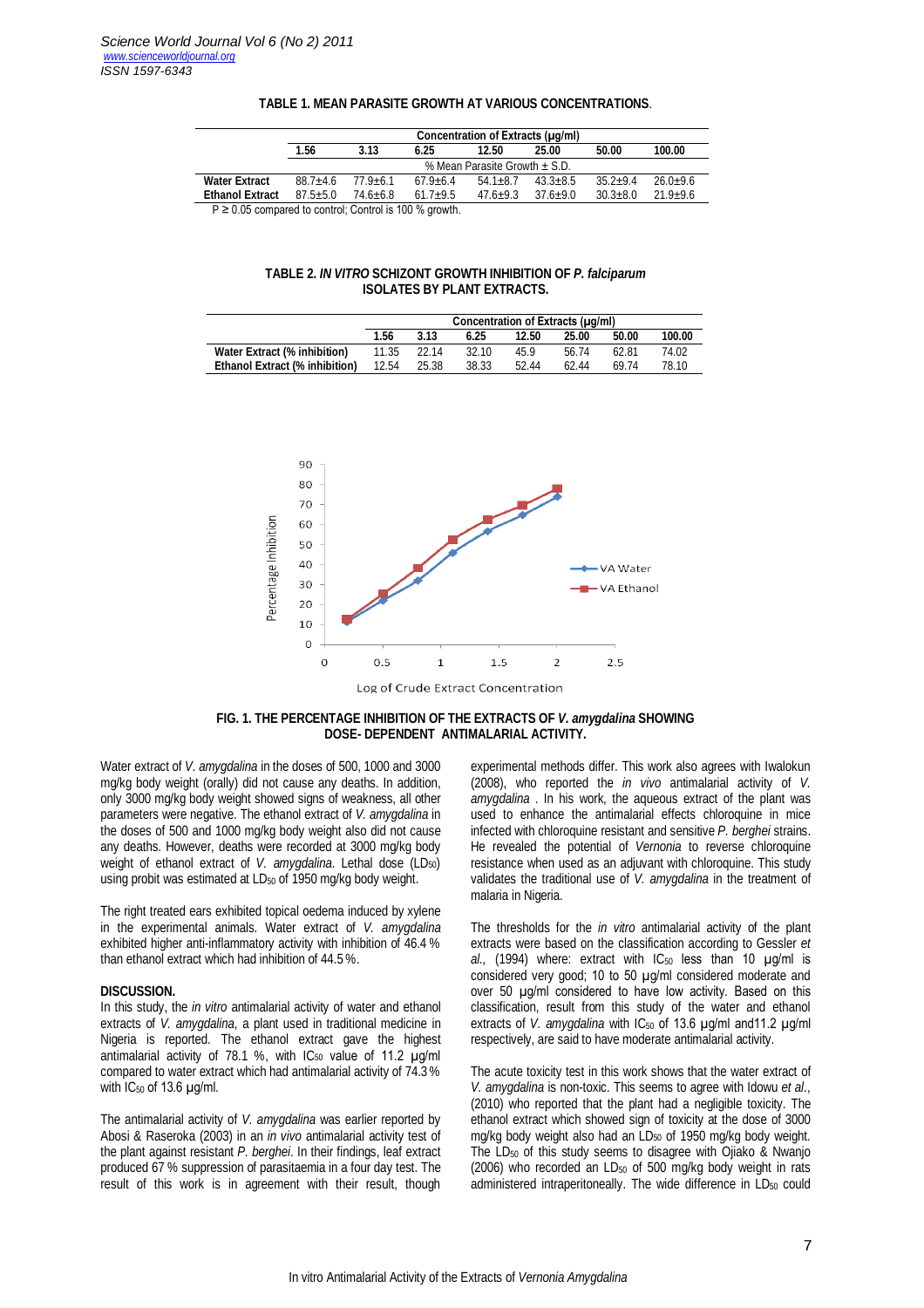*Science World Journal Vol 6 (No 2) 2011 www.scienceworldjournal.org ISSN 1597-6343*

be due to mode of administration of the extracts or any determinants. However, LD<sub>50</sub> should not be regarded as biological constant since different results are obtained on repetition or when the determinations are carried out in different laboratories (Lorke (1983).

Both crude extracts showed a good measure of anti-inflammation. Anti-inflammation properties have been observed in flavonoids, tannins and alkaloids (Iwalewa *et al.,* 2007). It is therefore possible that the anti-inflammatory effect observed in water and ethanol extracts of *V. amygdalina* may be attributable to their flavonoids, tannins and alkaloids contents as also observed by Musa *et al.,*  (2008). In addition, the anti inflammatory effects exhibited by these extracts to topical model of acute inflammation justify the traditional use of the plants leaves and bark in the management of painful inflammatory conditions.

### **CONCLUSION.**

The results of this study have shown that the ethanolic extract of *V. amygdalina* exhibited higher antimalarial activity than water extract. Both extracts possess a moderate antimalarial activity. This result justifies the traditional use of the plants in the treatment of malaria. Further work is suggested to isolate, identify and characterize the active principles from these plants.

## **ACKNOWLEDGEMENT.**

We sincerely appreciate technical assistance rendered by the Laboratory staff of Damboa General Hospital, Damboa, Borno State, Nigeria. We also thank the staff University of Jos Animal house for assistance.

#### **REFERENCES.**

Abosi, A. O. & Raseroka, B. H. (2003). *In vivo* antimalarial activity of *Vernonia amygdalina. British Journal of Biomedical Science* 60(20): 89-91.

Bhat, G. P. & Surolia, N. (2001). In vitro antimalarial activity of extracts of three plants Used in the traditional medicine of India. *American Journal of Tropica Medicine and Hygiene* 65(4): 304- 308.

Clarkson, C., Maharaj, V. J., Crouch, N. R., Grace, O. M., Pillay, P., Matsabisa, M. G., Bhagwandin, N., Smith, P. J. & Folb, P.I. (2004). *In vitro* antiplasmodial Activity of medicinal plants native to or naturalized in South Africa. *Journal of Ethnopharmacology*, 92: 177-191.

Cranmer, S. L, Magowan, C, Liang J, Coppel, R. L, & Cooke, B. M. (1997). An alternativeto serum for the cultivation *Plasmodium falciparum in vitro*. *Transactions of the Royal Society of Tropical Medicine and Hygiene,* 91(3): 363-365.

Flyg, B. W., Perlmann, H., Perlmann, P., Esposito, F. & Berzins, K. (1997). Wild isolates of *Plasmodium falciparum* malaria show decreased sensitivity to *in vitro* inhibition of parasite growth mediated by autologous host antibodies. *Clinical and Experimental Immunology,* 107:321-327*.*

Gessler, M. C., Nkunya, M. H. N., Nwasumbi, L. B., Heinrich, M. & Tonner, M. (1994). Screening Tanzanian medical plants for antimalarial activity. *Acta Tropica*, *55*:65-67.

Goose, J. (1993). A new approach to malaria vector control. *Africa Health,* 16(1):18-19.

Harborne, J. B. (1984). *Phytochemical Methods*. Chapman and Hall, Londond-New York.120pp.

Idowu, O. A., Soniran, O. T., Ajana, O. & Aworinde, D. O. (2010). Ethnobotanical survey of antimalarial plants used in Ogun State, Southwest Nigeria*. African Journal of Pharmacy and Pharmacology*, 4(2):055-060.

Inoue, H., Mori, T., Shibata, S. & Koshihara, Y. (1989). Modulation by glycyrrhetinic acid derivatives of TPA-induced mouse oedema*. British Journal of Pharmacology*, 96: 204-210.

Iwalewa, E. O., McGraw,L, J., Naidoo, V. & Eloff, J. N. (2007). Inflammation: the foundation of diseases and disorders. A review of phytomedicines of South African origin used to treat pain and inflammatory conditions. *African Journal of Biotechnology,* 6(25): 2868-2885.

Iwalokun, B. A. (2008). Enhanced antimalarial effects of chloroquine by aqueous *Vernonia amygdalina* leaf extract in mice infected with chloroquine resistant and sensitive *Plasmodium berghei* strains. *African Health Sciences*, 8(1): 25-35.

Jenett-Siems, K.; Mockenhaupt, F. P.; Bienzle U.; Gupta, M. P. & Eich E. (1999). *In vitro* antiplasmodial activity of Central American medicinal plants. *Tropical Medicine and International Health*, 4(9):611-615.

Lorke, D. (1983). Approach to Acute Toxicity Testing. *Archieves of Toxicology*, 53:275-287.

Molta, N. B., Watila I. M., Gadzama, N. M., Muhammad, K. K., Ameh, J. O. & Daniel, H. I. (1992). Chloroquine therapy of *Plasmodium falciparum* infection in Damboa, Borno,Nigeria*. Annals of Borno*, 8/9: 220-225.

Molta, N. B., Oguche, S., Pam, S. D., Omalu, N. C. & Gyang, V. P. (2006). Efficacy of a Single- dose of amodiaquine co-administered withsulfadoxine/pyrimethamine combination against falciparum infection in an area of multi-drug resistant malaria in

Barikin Ladi, North Central Nigeria. *Journal of Pharmacy and Bioresources,* 3(1): 1-4

Musa, Y. M., Haruna, A. K., Ilyas, M., Yaro, A. H., Ahmadu, A. A. & Usman, H. (2008). Phytochemical, Analgesic and Antiinflammatory effects of the Ethylacetate extract of the leaves of *Pseudocedrella kotschyii. African Journal of Traditional, Complementary and Alternative Medicine*, 5(1): 92-96.

Mustofa, J., Sholikhah, E. N. & Wahyuono, S. (2007). *In vitro* and in *vivo* antiplasmodial activity and cytotoxicity of extracts of Phyllanthus niruri L. herbs traditionally used to treat malaria in Indonesia. *Southeast Asian Journal of Tropical Medicine and Public Health*, 38(4): 609-615.

Ngemenya, M. N., Akam, T. M., Yong, J. N., Tane, P., Fanso-Free, S. N. Y., Berzins, K. & Titanji, V. P. K. (2006). Antiplasmodial activities of some products from *Turrenthus africanus* (Meliaceae). *African Journal of Health Sciences*, 13: 33 - 39.

NNMDA (2006) Medicinal Plants of Nigeria, North Central Zone, Volume 1, 120pp.

Odugbemi, T. O., Akinsulire O. R., AibinuI, E. & Fabiku, P. O. (2007). Medicinal plants useful for malaria therapy in

Okeigbo,Ondo State, Southwest Nigeria. *African Journal of Traditional,Complementary and Alternative Medicines,* 4(2):191- 198.